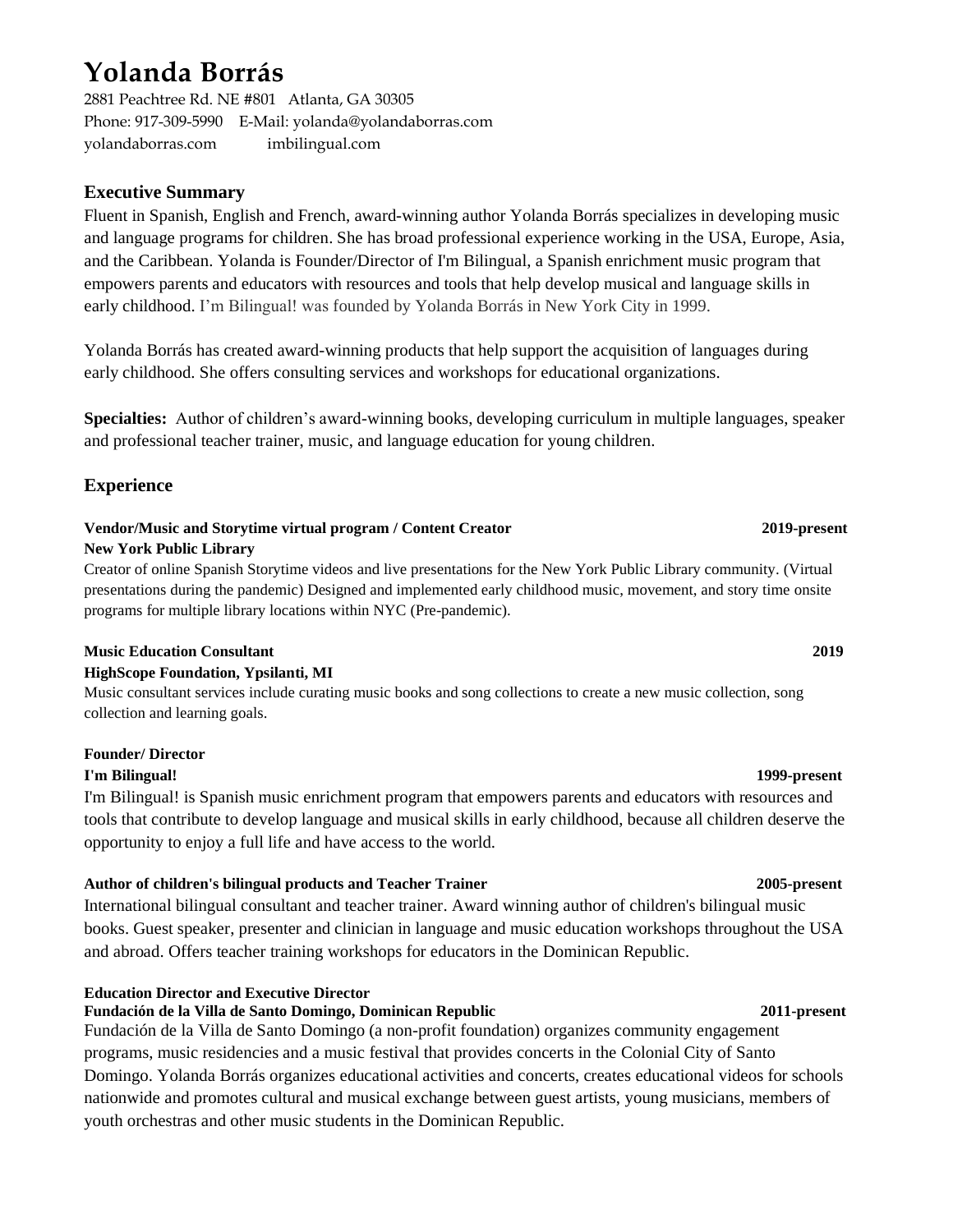| <b>Music Educator</b><br>International schools in the USA, Europe, Asia, and the Caribbean<br>Taught music classes in three languages. | 1985-1999     |
|----------------------------------------------------------------------------------------------------------------------------------------|---------------|
| <b>Education</b>                                                                                                                       |               |
| <b>Center for Teacher Effectiveness - Time to teach</b>                                                                                | 2017          |
| Certified Classroom Management Consultant                                                                                              |               |
| The Eugene Lang Entrepreneurship Center at Columbia Business School                                                                    | $2012 - 2014$ |
| Columbia Community Business Program for Entrepreneurs                                                                                  |               |
| <b>New York University</b>                                                                                                             | Summer 2000   |
| Kodály Method Certification program (Early Childhood-Elementary)                                                                       |               |
| <b>Teachers College Columbia University</b>                                                                                            | 1996-1998     |
| M.A. Educational Administration                                                                                                        |               |
| <b>Peabody Conservatory of Johns Hopkins University</b>                                                                                | 1981-1985     |
| B.A. Music Performance (Piano)                                                                                                         |               |
| Conservatorio Nacional de Música, Santo Domingo, Dominican Republic                                                                    | 1972-1981     |
| Piano and Music Education                                                                                                              |               |

# **Languages/Skills**

**Languages:** Tri-lingual, native speaker proficiency (English, French, Spanish). Excellent oral and written communication skills in all three languages

**Leadership:** Extensive experience in organizational leadership, management, mentoring, training in the USA, Europe, Asia, and the Caribbean.

**Technology:** Knowledge of database systems-management, fluent command of office-based computer programs (Excel, Word, Filemaker, PowerPoint, among others), experience with video productions, studio recordings

**Public Relations:** Developer of databases for digital marketing. Experience designing and implementing marketing plans for events as well as email marketing announcements, e-newsletters, social media marketing on Facebook, Twitter and Instagram.

**Fundraising:** International experience in writing successfully funded grant proposals, creation and implementation of individual donor development programs, soliciting major gifts in corporate and government support

**Creativity and Innovation:** Entrepreneur, program creator, curriculum designer, video and audio producer